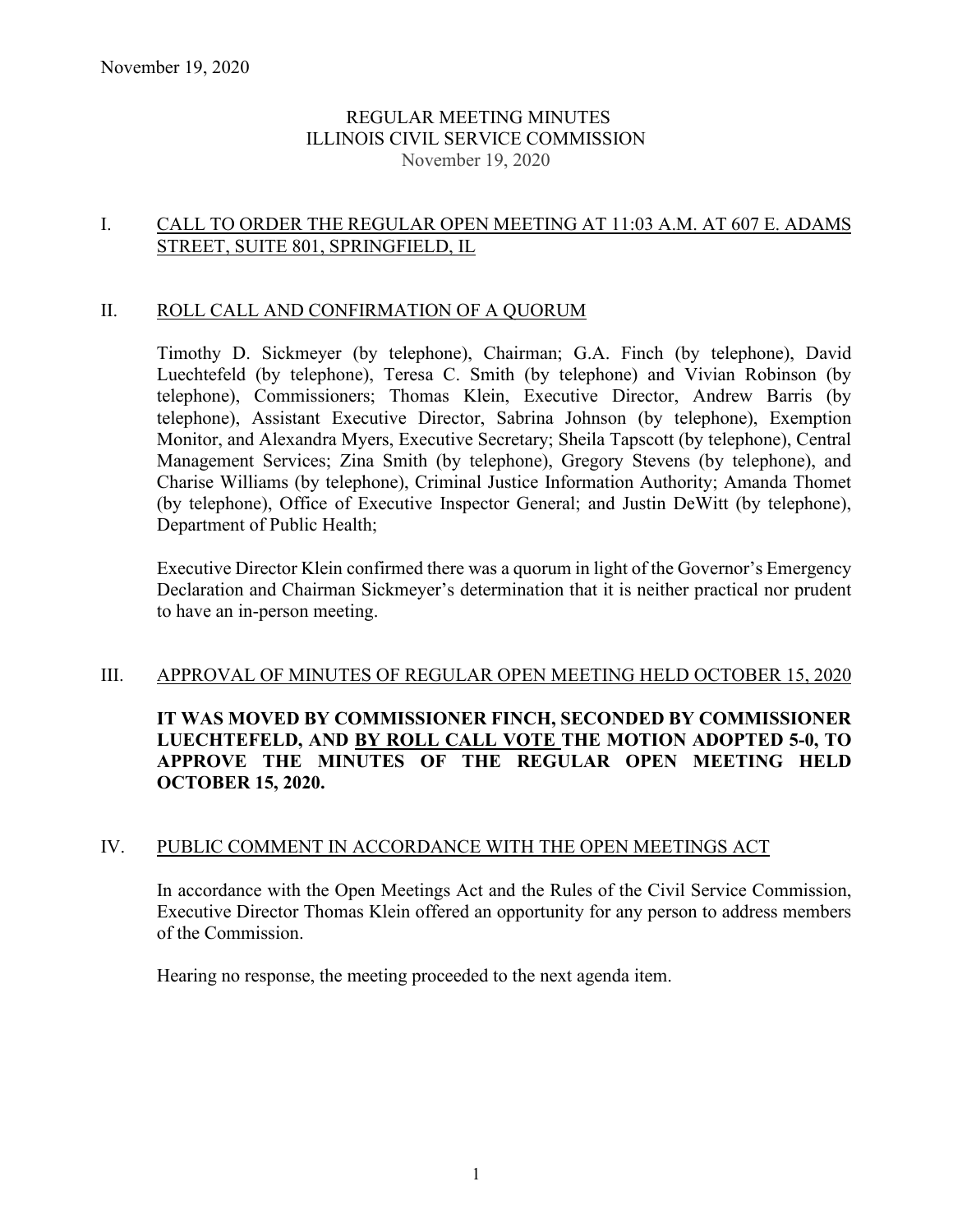# V. EXEMPTIONS UNDER SECTION 4d(3) OF THE PERSONNEL CODE

#### **A. Governing Rule – Section 1.142 Jurisdiction B Exemptions**

- a) The Civil Service Commission shall exercise its judgment when determining whether a position qualifies for exemption from Jurisdiction B under Section 4d(3) of the Personnel Code. The Commission will consider any or all of the following factors inherent in the position and any other factors deemed relevant to the request for exemption:
	- 1) The amount and scope of principal policy making authority;
	- 2) The amount and scope of principal policy administering authority;
	- 3) The amount of independent authority to represent the agency, board or commission to individuals, legislators, organizations or other agencies relative to programmatic responsibilities;
	- 4) The capability to bind the agency, board or commission to a course of action;
	- 5) The nature of the program for which the position has principal policy responsibility;
	- 6) The placement of the position on the organizational chart of the agency, board or commission;
	- 7) The mission, size and geographical scope of the organizational entity or program within the agency, board or commission to which the position is allocated or detailed.
- b) The Commission may, upon its own action after 30 days' notice to the Director of Central Management Services or upon the recommendation of the Director of the Department of Central Management Services, rescind the exemption of any position that no longer meets the requirements for exemption set forth in subsection (a). However, rescission of an exemption shall be approved after the Commission has determined that an adequate level of managerial control exists in exempt status that will insure responsive and accountable administrative control of the programs of the agency, board or commission.
- c) For all positions currently exempt by action of the Commission, the Director of Central Management Services shall inform the Commission promptly in writing of all changes in essential functions, reporting structure, working title, work location, position title, position number or specialized knowledge, skills, abilities, licensure or certification.
- d) Prior to granting an exemption from Jurisdiction B under Section 4d(3) of the Personnel Code, the Commission will notify the incumbent of the position, if any, of its proposed action. The incumbent may appear at the Commission meeting at which action is to be taken and present objections to the exemption request.

(Source: Amended at 34 Ill. Reg. 3485, effective March 3, 2010)

\* \* \*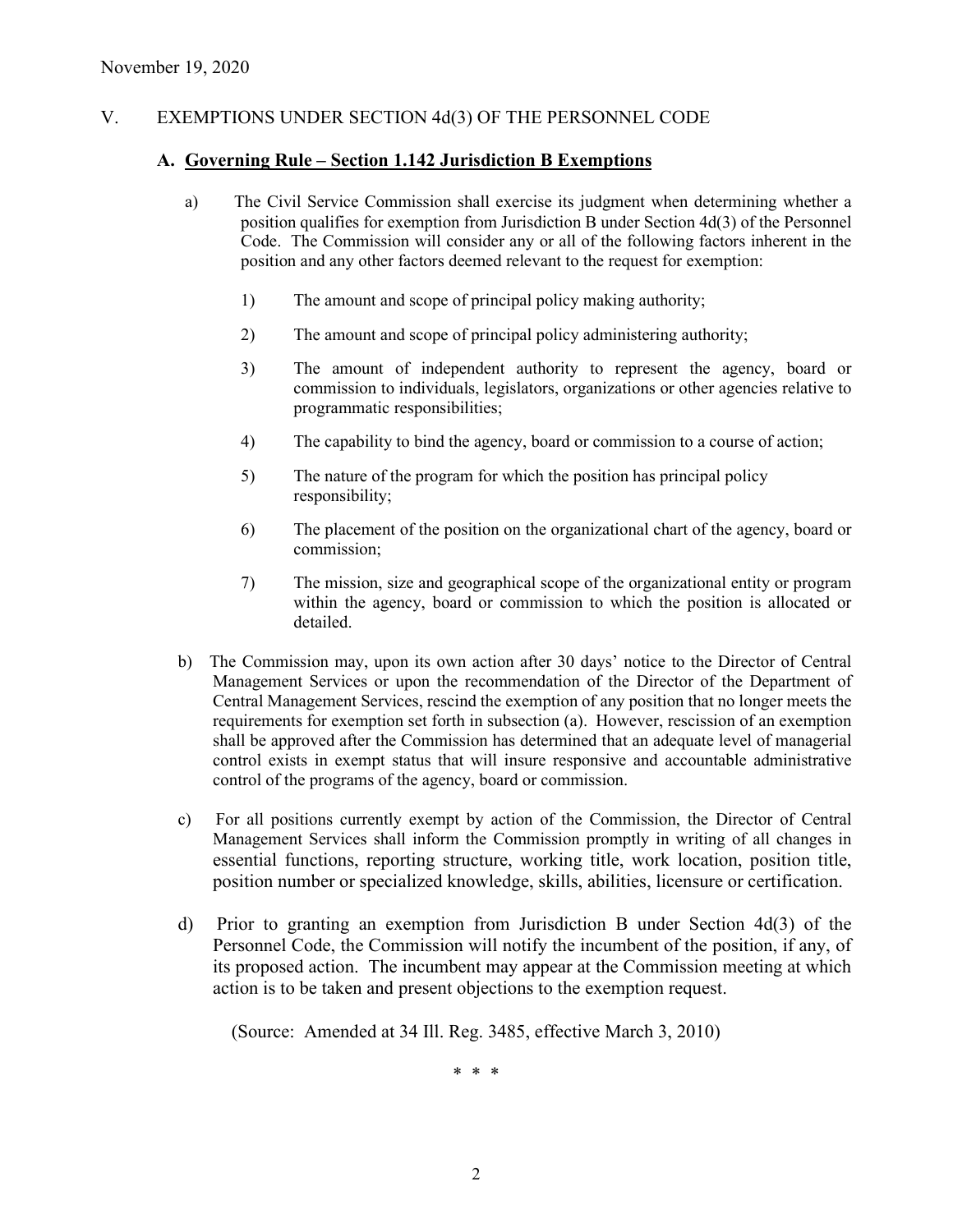# **B. Requests for 4d(3) Exemption**

- $\triangleright$  Exemption Monitor Sabrina Johnson indicated that Item B was a request for a Federal and State Grants Unit B Director at the Illinois Criminal Justice Information Authority (CJIA), a position that reports to the Executive Director. This position formulates and implements policies and procedures for the Restore, Reinvest and Renew (R3) Program and Violence Prevention Program (VPP) funding. This position formulates and implements policies and procedures for these programs, prepares the R3 budget, evaluates policies and procedures for maximum effectiveness and is compliant with State and Federal regulations. This position develops audit policies and procedures for federal and state purposes and oversees the distribution of grant information to applicants for the R3 program and the VPP. Staff recommended this exemption request be granted.
- $\triangleright$  Exemption Monitor Ms. Johnson indicated that Item C was a request for a Public Health Policy Advisor at the Department of Public Health (DPH), a position that reports to the Director. This position serves as an advisor to the Director and the Governor's Office relative to public health matters. This position is a policy-making official who conducts research on state and federal legislation and provides confidential advice, analysis and information on issues relative to public health matters. Staff recommended this exemption request be granted.

Commissioner Luechtefeld noticed both positions were vacant and inquired if these were new positions. Ms. Charise Williams, Acting Director of CJIA, indicated it was a new position. Mr. Justin DeWitt, Chief of Staff with DPH, indicated it was a new position.

Commissioner Luechtefeld inquired what had changed that would require new positions to be established. Ms. Williams indicated the position within CJIA has been given statutory authority over the R3 program, which has led to a dramatic increase in state portfolio grants. Mr. DeWitt indicated DPH is expanding programs and the amount of interest in public health has created the need for the position. The DPH Director requested a policy position that will help advise the Director and help create policy for the multitude of programs within DPH.

**IT WAS MOVED BY COMMISSIONER ROBINSON, SECONDED BY COMMISSIONER SMITH, AND BY ROLL CALL VOTE THE MOTION ADOPTED 5-0 TO GRANT THE 4d(3) EXEMPTION REQUEST FOR THE FOLLOWING POSITIONS:**

- **B: Federal and State Grants Unit (FSGU) B Director (ICJIA)**
- **C: Public Health Policy Advisor (DPH)**

| <b>Position Number</b>  | 40070-50-05-310-00-01                           |
|-------------------------|-------------------------------------------------|
| <b>Functional Title</b> | Federal and State Grants Unit (FSGU) B Director |
| Incumbent               | Vacant                                          |
| Supervisor              | <b>Executive Director</b>                       |
| Location                | <b>Cook County</b>                              |

#### **B. Illinois Criminal Justice Information Authority**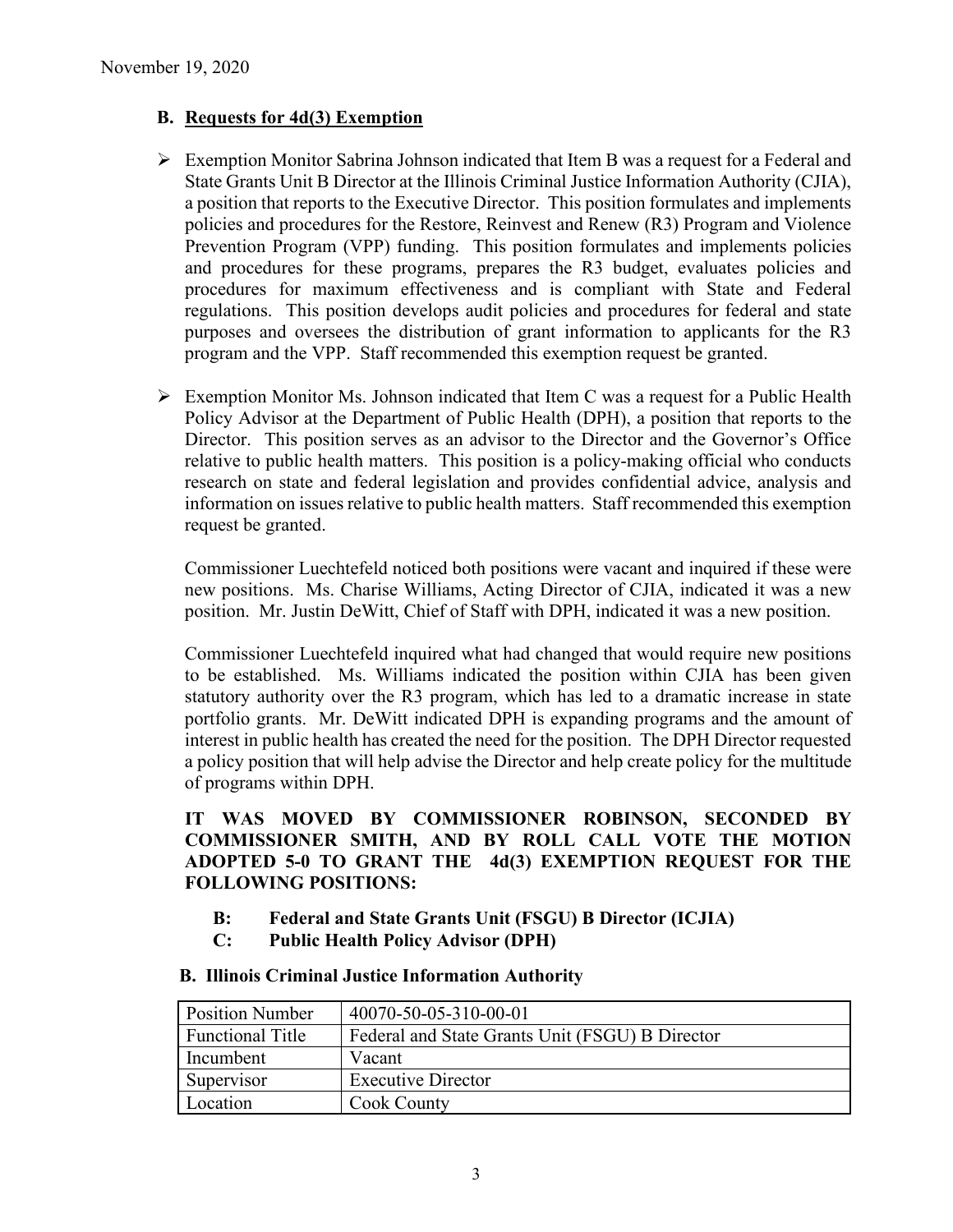| <b>Position Number</b>  | 40070-20-01-060-00-81               |
|-------------------------|-------------------------------------|
| <b>Functional Title</b> | <b>Public Health Policy Advisor</b> |
| Incumbent               | Vacant                              |
| Supervisor              | Director                            |
| Location                | Cook County                         |

# **C. Illinois Department of Public Health**

# **Proposed Rescission in accordance with Section 1.142(b) of the Rules of the Civil Service Commission**

Section 1.142(b) provides that the Commission may rescind the exemption of positions that no longer meet the requirements for exemption upon the recommendation of the Director of Central Management Services. The determination of rescission of Section 4d(3) exemptions rests with Civil Service Commission. Section 1.142(b) of the Commission Rules provides that rescission of an exemption shall be approved after the Commission has determined that an adequate level of managerial control exists in exempt status that will ensure responsive and accountable administrative control of the programs of the agency.

 $\triangleright$  Item D is a rescission request for the Program Director for the Illinois Targeted Violence Prevention Program at the Illinois Criminal Justice Information Authority (CJIA). This position was approved for 4d(3) exemption in November 2015 and according to CJIA, this position has been vacant since May 15, 2019. CJIA indicated the grant they received from the U.S. Department of Homeland Security ended, therefore CJIA can no longer do any programming for the Targeted Violence Prevention Program. Staff recommended approval of this rescission request.

| <b>Item</b> | Agency | <b>Position #</b>     | <b>Functional Title</b>             | Incumbent |
|-------------|--------|-----------------------|-------------------------------------|-----------|
|             | CJIA   | 40070-50-05-700-00-01 | Program Director, Illinois          | Vacant    |
|             |        |                       | <b>Targeted Violence Prevention</b> |           |
|             |        |                       | Program                             |           |

# **IT WAS MOVED BY COMMISSIONER FINCH, SECONDED BY COMMISSIONER ROBINSON, AND BY ROLL CALL VOTE THE MOTION ADOPTED 5-0 TO RESCIND THE 4d(3) EXEMPTION FOR THE FOLLOWING POSITION:**

# **D:Program Director, Illinois Targeted Violence Prevention Program (CJIA)**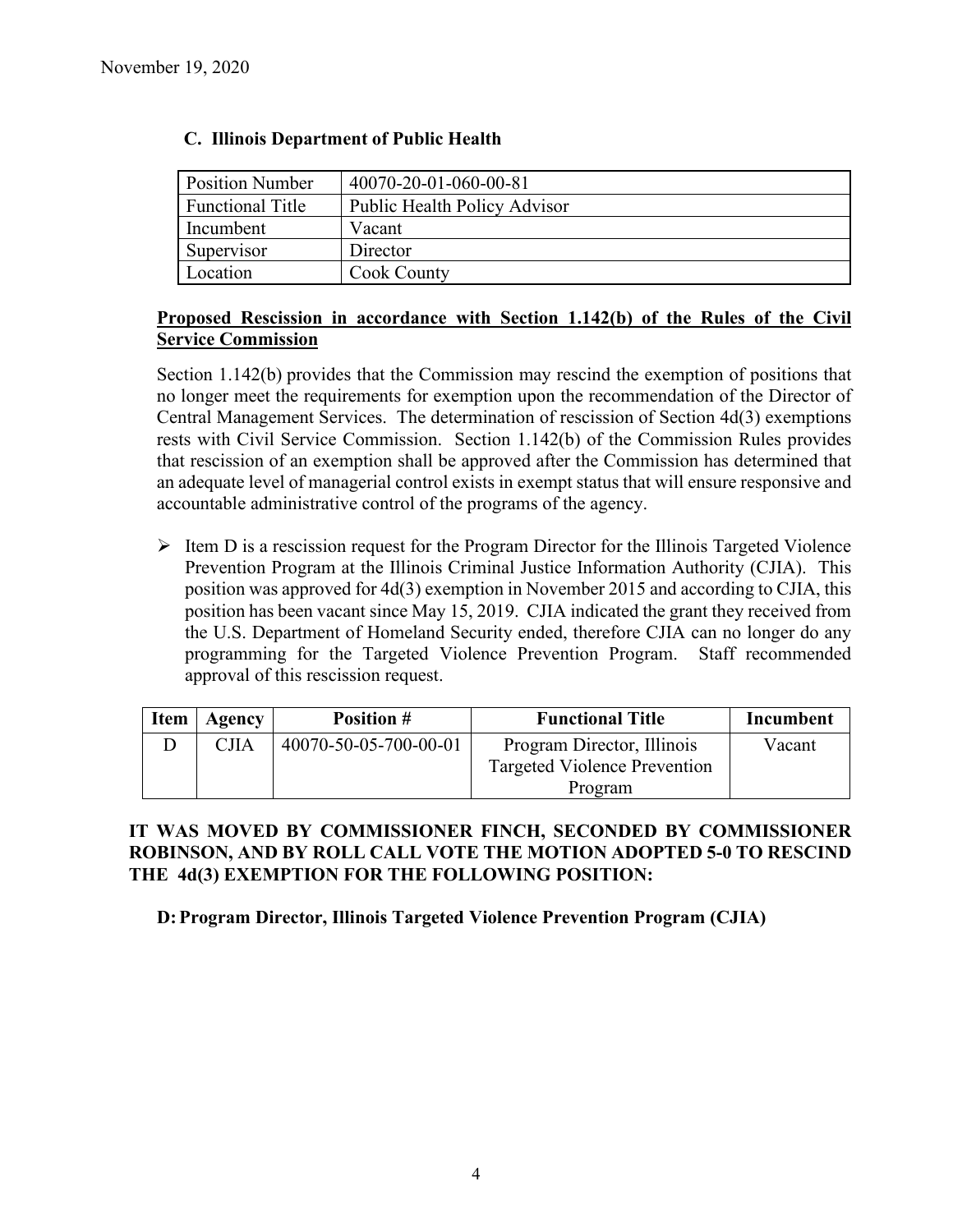## VI. CLASS SPECIFICATIONS

#### **A. Governing Rule – Section 1.45 Classification Plan**

The Commission will review the class specifications requiring Commission approval under the Classification Plan and will approve those that meet the requirements of the Personnel Code and Personnel Rules and conform to the following accepted principles of position classification:

- a) The specifications are descriptive of the work being done or that will be done;
- b) Identifiable differentials are set forth among classes that are sufficiently significant to permit the assignment of individual positions to the appropriate class;
- c) Reasonable career promotional opportunities are provided;
- d) The specifications provide a reasonable and valid basis for selection screening by merit examinations;
- e) All requirements of the positions are consistent with classes similar in difficulty, complexity and nature of work; and
- f) The relation of the class specifications to any applicable collective bargaining agreement.

The following class titles were submitted for abolishment, creation and revision by the Director of the Illinois Department of Central Management Services (CMS):

#### **B. None submitted**

# **IT WAS MOVED BY COMMISSIONER LUECHTEFELD, SECONDED BY COMMISSIONER SMITH, AND BY ROLL CALL VOTE THE MOTION ADOPTED 5-0 TO DISAPPROVE ANY CLASS SPECIFICATIONS RECEIVED BY THE COMMISSION STAFF NOT CONTAINED IN THIS AGENDA TO ALLOW ADEQUATE STUDY.**

#### VII. PERSONNEL RULES

#### **A. Civil Service Commission Governing Rule – Section 1.310 Personnel Rules**

The Commission has power to disapprove new rules or amendments to existing rules submitted by the Director of Central Management Services. Such proposed new rules or amendments of existing rules submitted to the Commission shall be accompanied by a report of proceedings attending the prior public hearing required by law with respect to them.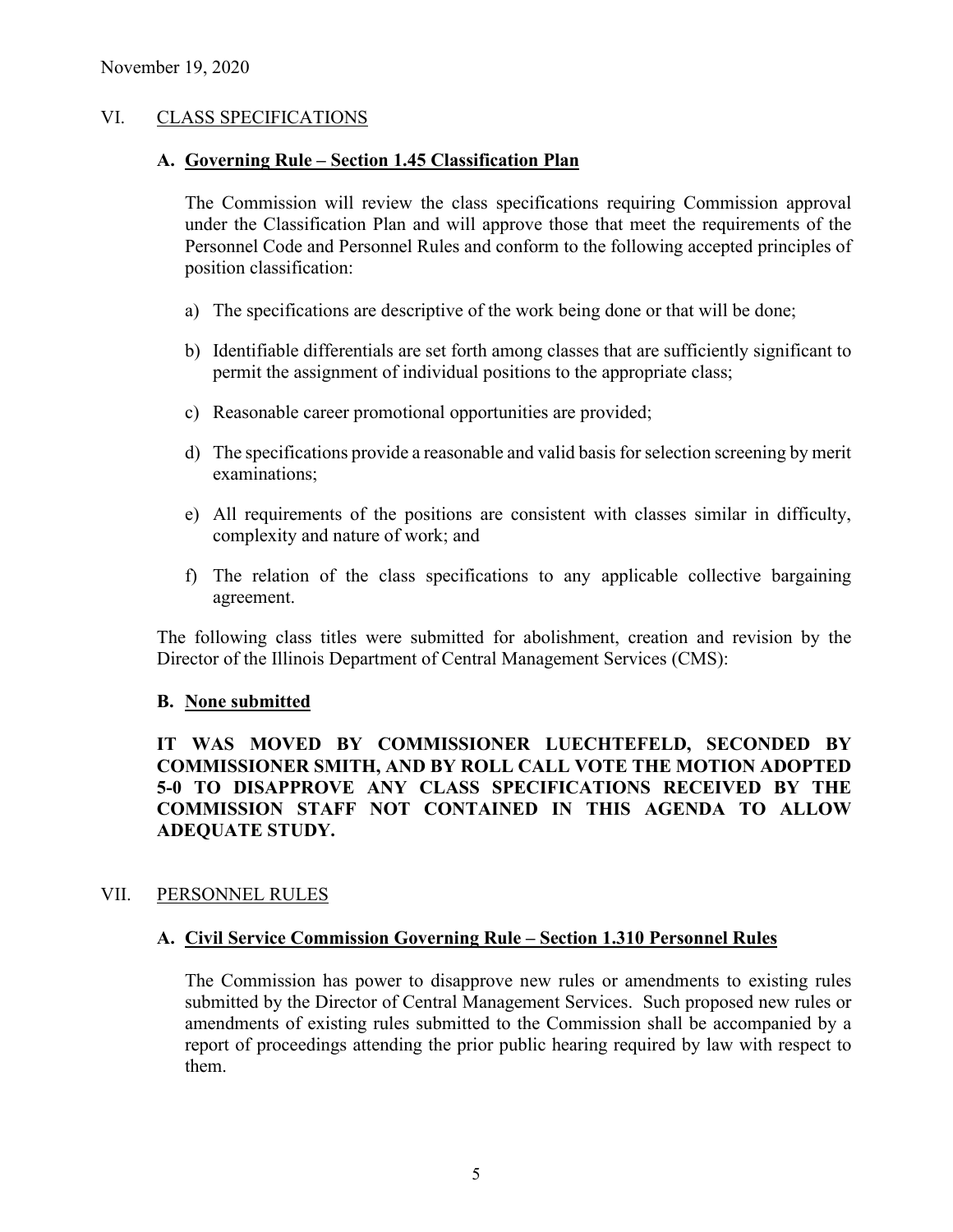If the Commission does not disapprove new rules or any amendment to existing rules within 30 days following the receipt from the Director of Central Management Services, the new rules or amendments have the force and effect of law after filing by the Director with the Secretary of State.

## **B. None submitted**

**IT WAS MOVED BY COMMISSIONER LUECHTEFELD, SECONDED BY COMMISSIONER FINCH, AND BY ROLL CALL VOTE THE MOTION ADOPTED 5-0 TO DISAPPROVE ANY AMENDMENTS TO PERSONNEL RULES RECEIVED BY THE COMMISSION STAFF BUT NOT CONTAINED IN THIS AGENDA TO ALLOW ADEQUATE STUDY.** 

#### VIII. MOTION TO CLOSE A PORTION OF THE MEETING

**IT WAS MOVED BY COMMISSIONER ROBINSON, SECONDED BY COMMISSIONER SMITH, AND BY ROLL CALL VOTE THE MOTION ADOPTED 5-0 TO CLOSE A PORTION OF THE MEETING PURSUANT TO SUBSECTIONS 2(c)(1), 2(c)(4), AND 2(c)(11) OF THE OPEN MEETINGS ACT.**

| <b>SICKMEYER</b> | YES.       | <b>FINCH</b>    | YES. |
|------------------|------------|-----------------|------|
| LUECHTEFELD      | <b>YES</b> | <b>ROBINSON</b> | YES. |
| SMITH            | YES.       |                 |      |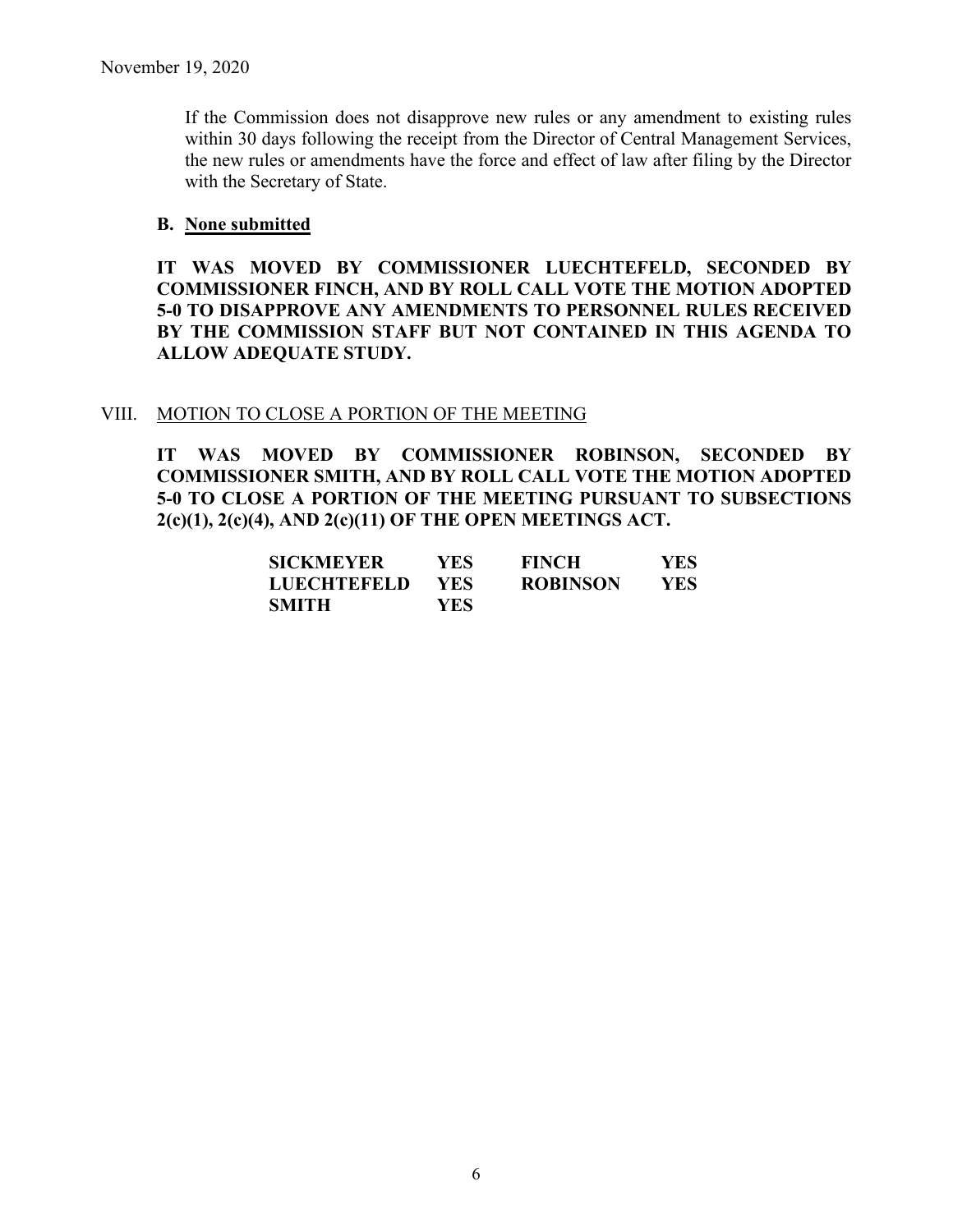## IX. RECONVENE THE OPEN MEETING

Upon due and proper notice, the regular open meeting of the Illinois Civil Service Commission was reconvened at 607 E. Adams Street, Suite 801, Springfield, IL at 11:21 a.m.

## ROLL CALL AND CONFIRMATION OF A QUORUM

Timothy D. Sickmeyer (by telephone), Chairman; G.A. Finch (by telephone), David Luechtefeld (by telephone), Teresa C. Smith (by telephone) and Vivian Robinson (by telephone), Commissioners; Thomas Klein, Executive Director, Andrew Barris (by telephone), Assistant Executive Director, Sabrina Johnson (by telephone), Exemption Monitor, and Alexandra Myers, Executive Secretary.

#### X. INTERLOCUTORY APPEAL

## **D-2-21**

| Employee             | Michael A. Pathinyo   Appeal Date |                     | 07/29/2020                            |
|----------------------|-----------------------------------|---------------------|---------------------------------------|
| Agency               | Public Health                     | Decision Date       | 11/06/2020                            |
| Appeal Type Demotion |                                   | <b>Proposal for</b> | <b>Grant Motion to Dismiss for no</b> |
| ALJ                  | <b>Andrew Barris</b>              | Decision            | jurisdiction                          |

**IT WAS MOVED BY COMMISSIONER SMITH, SECONDED BY COMMISSIONER LUECHTEFELD, AND BY ROLL CALL VOTE OF 5-0 THE MOTION ADOPTED TO AFFIRM AND ADOPT THE PROPOSAL FOR DECISION OF THE ADMINISTRATIVE LAW JUDGE TO DISMISS THE APPEAL FOR THE REASONS SET FORTH IN THE PROPOSAL FOR DECISION.**

| <b>SICKMEYER</b>   | YES. | <b>FINCH</b>    | <b>YES</b> |
|--------------------|------|-----------------|------------|
| <b>LUECHTEFELD</b> | YES. | <b>ROBINSON</b> | YES.       |
| <b>SMITH</b>       | YES- |                 |            |

#### XI. APPEALS TERMINATED WITHOUT DECISION ON THE MERITS

# **DA-4-21**

| Employee    | Adam J. Deal         | Appeal Date   | 09/03/2020                    |
|-------------|----------------------|---------------|-------------------------------|
| Agency      | Corrections          | Decision Date | 11/06/2020                    |
| Appeal Type | Discharge            | Proposal for  | Dismissed subject to approval |
| ALJ         | <b>Andrew Barris</b> | Decision      | of Commission; withdrawn.     |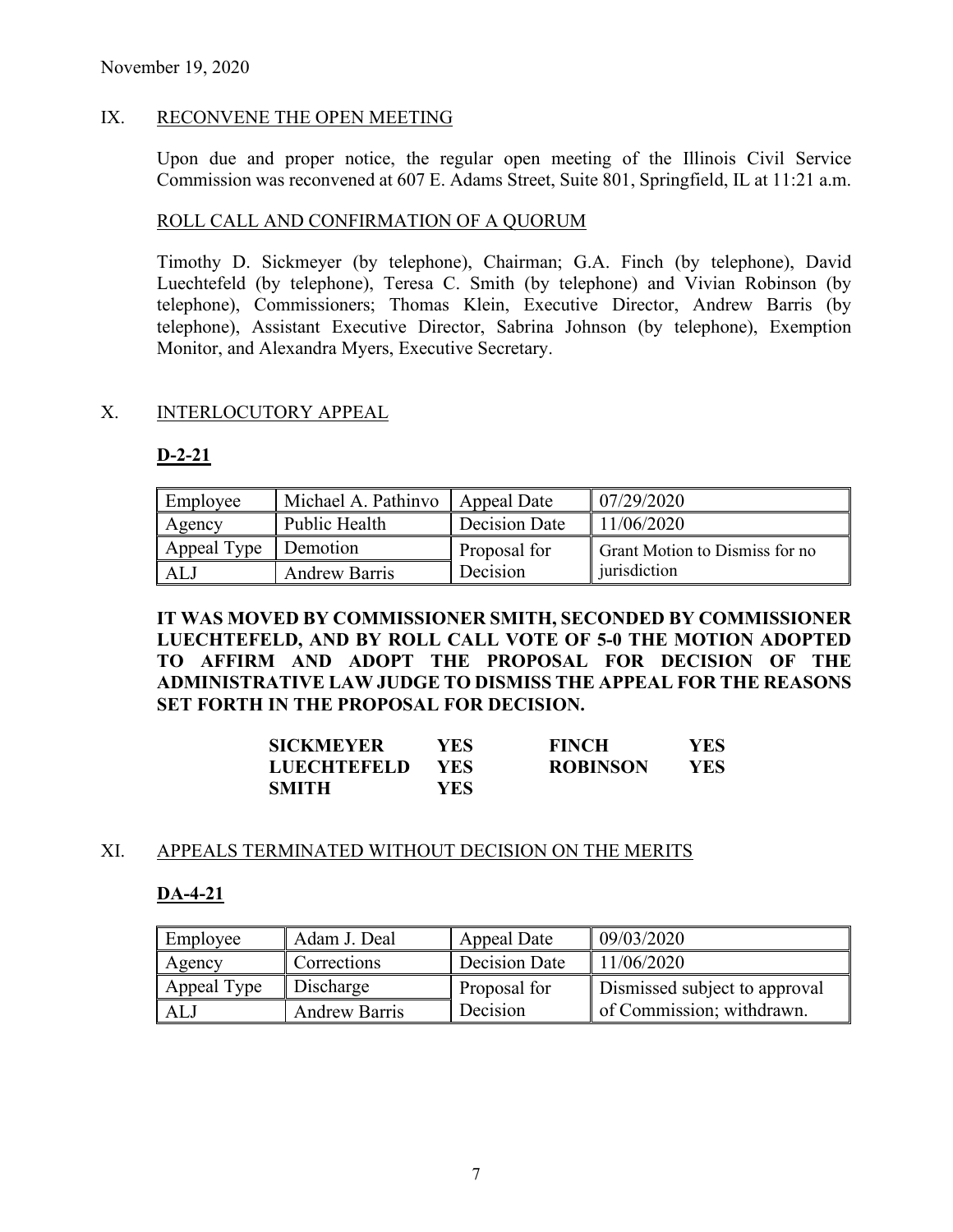# **DA-5-21**

| Employee    | Shamika White        | Appeal Date   | 10/19/2020                    |
|-------------|----------------------|---------------|-------------------------------|
| Agency      | Human Services       | Decision Date | 10/27/2020                    |
| Appeal Type | Discharge            | Proposal for  | Dismissed subject to approval |
| ALJ         | <b>Andrew Barris</b> | Decision      | of Commission; withdrawn.     |

**IT WAS MOVED BY COMMISSIONER ROBINSON, SECONDED BY COMMISSIONER FINCH, AND BY ROLL CALL VOTE OF 5-0 THE MOTION ADOPTED TO AFFIRM AND ADOPT THE PROPOSALS FOR DECISION OF THE ADMINISTRATIVE LAW JUDGE FOR THE REASONS SET FORTH IN THE PROPOSAL FOR DECISION.**

| <b>SICKMEYER</b>   | YES. | <b>FINCH</b>    | YES        |
|--------------------|------|-----------------|------------|
| <b>LUECHTEFELD</b> | YES. | <b>ROBINSON</b> | <b>YES</b> |
| <b>SMITH</b>       | YES. |                 |            |

## XII. FY 2020 ANNUAL REPORT

**IT WAS MOVED BY COMMISSIONER LUECHTEFELD, SECONDED BY COMMISSIONER ROBINSON, AND BY ROLL CALL VOTE OF 5-0 THE MOTION ADOPTED TO APPROVE THE FISCAL YEAR 2020 ANNUAL REPORT AS SUBMITTED.**

#### XIII. STAFF REPORT

Assistant Executive Director Andrew Barris stated he sent notifications to Commissioners who had not completed the Ethics training and/or the Sexual Harassment Prevention training.

Andrew Barris also stated that, due to litigation surrounding Department of Transportation Class Specifications, a large number of class specifications are being revised. They are currently being reviewed by multiple unions and will come before the Commission for approval at a future meeting. Executive Director Thomas Klein explained that the specifications are classified as technical positions, and they are turning into nontechnical positions.